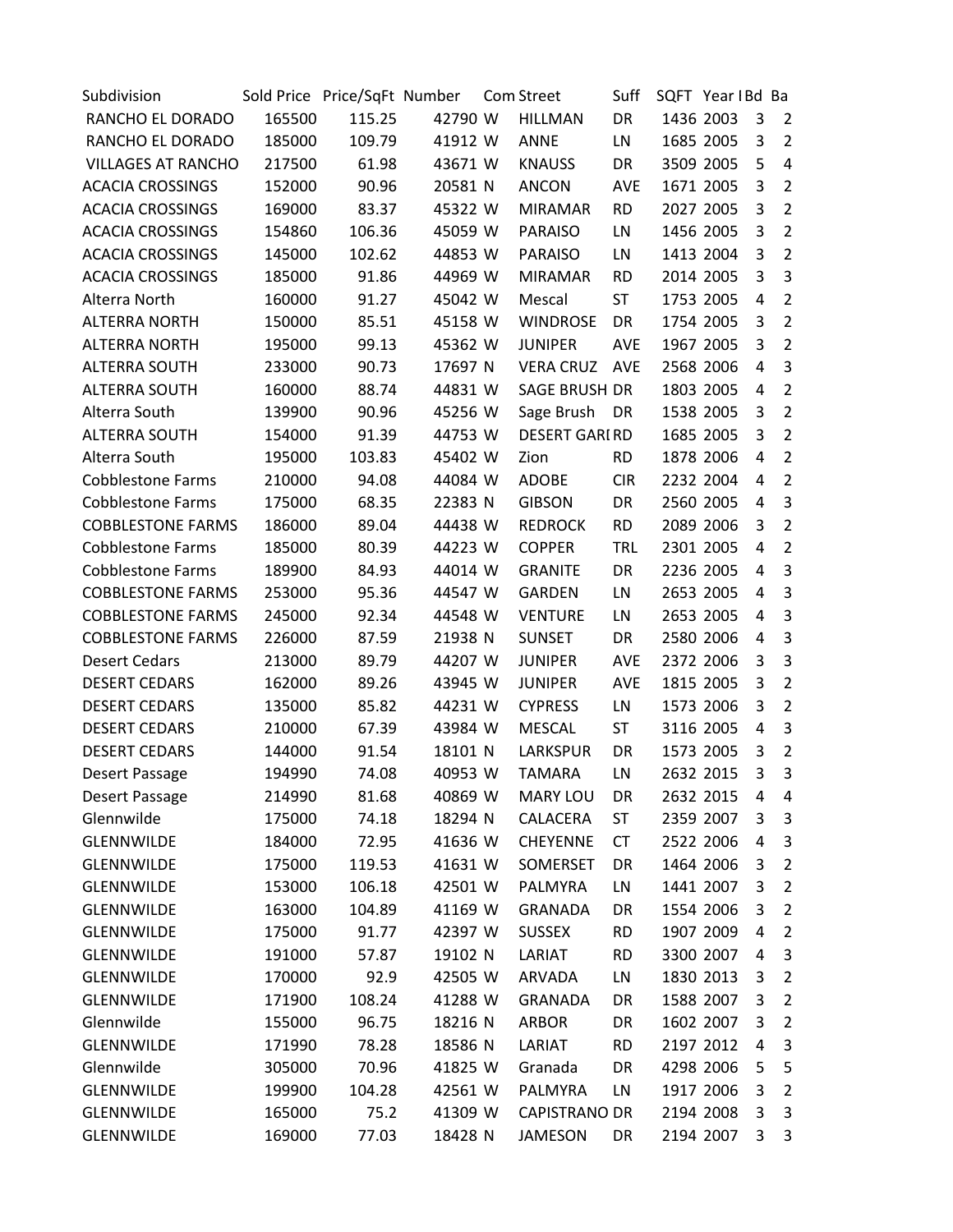| <b>HIDDEN VALLEY</b>         | 85000  | 44.27  | 318 N   | <b>GREEN</b>          | <b>RD</b>  | 1920 2005 | 3              | $\overline{2}$ |
|------------------------------|--------|--------|---------|-----------------------|------------|-----------|----------------|----------------|
| <b>Hidden Valley</b>         | 108000 | 52.63  | 1388 S  | <b>RALSTON</b>        | <b>RD</b>  | 2052 2003 | 4              | 3              |
| <b>HIDDEN VALLEY</b>         | 150000 | 74.4   | 51022 W | <b>JENNIFER</b>       | <b>RD</b>  | 2016 1999 | 3              | $\overline{2}$ |
| <b>Hidden Valley</b>         | 95000  | 41.66  | 56636 W | <b>NESSA</b>          | LN         | 2280 2004 | $\overline{4}$ | $\overline{2}$ |
| <b>HIDDEN VALLEY ESTAT</b>   | 55000  | 40.92  | 2177 N  | <b>SHIRLEY</b>        | <b>RD</b>  | 1344 1999 | 3              | $\overline{2}$ |
| <b>Hidden Valley Estates</b> | 87400  | 67.43  | 54174 W | <b>CAMINO REARD</b>   |            | 1296 2001 | 3              | $\overline{2}$ |
| HIDDEN VALLEY FARM           | 195000 | 75.61  | 53354 W | <b>ADELE</b>          | <b>RD</b>  | 2579 1994 | 3              | $\overline{2}$ |
| HIDDEN VALLEY FARM           | 87100  | 58.14  | 6801 N  | LA BURMA              | <b>RD</b>  | 1498 1999 | 3              | $\overline{2}$ |
| Homestead                    | 141000 | 111.73 | 40012 W | SANDERS               | <b>WAY</b> | 1262 2007 | 3              | $\overline{2}$ |
| <b>HOMESTEAD NORTH</b>       | 261000 | 103.12 | 41042 W | <b>NOVAK</b>          | LN         | 2531 2007 | $\overline{4}$ | $\overline{2}$ |
| Homestead North              | 165000 | 66.13  | 41403 W | <b>COLTIN</b>         | <b>WAY</b> | 2495 2006 | 3              | $\overline{3}$ |
| <b>HOMESTEAD NORTH</b>       | 208000 | 96.74  | 40794 W | <b>COLTIN</b>         | <b>WAY</b> | 2150 2011 | 3              | $\overline{2}$ |
| HOMESTEAD NORTH              | 177000 | 95.98  | 41103 W | <b>HAYDEN</b>         | DR         | 1844 2006 | 3              | $\overline{2}$ |
| HOMESTEAD NORTH              | 185000 | 113.84 | 41364 W | <b>BRANDT</b>         | DR         | 1625 2012 | 4              | $\overline{2}$ |
| Homestead North              | 234500 | 92.65  | 20550 N | <b>LAUREN</b>         | <b>RD</b>  | 2531 2013 | 4              | $\overline{2}$ |
| Lakes at Rancho El Dor       | 200995 | 112.41 | 41310 W | Elm                   | DR         | 1788 2015 | 3              | $\overline{2}$ |
| Lakes at Rancho El Dor       | 228774 | 82.77  | 41337 W | Rio Bravo             | DR         | 2764 2016 | 4              | 3              |
| <b>MARICOPA MANOR</b>        | 46000  | 29.96  | 19966 N | <b>CONDREY</b>        | AVE        | 1535 1957 | 3              | $\mathbf{1}$   |
| <b>MARICOPA MEADOWS</b>      | 140000 | 77.26  | 18807 N | <b>MADISON</b>        | <b>RD</b>  | 1812 2005 | 3              | $\overline{2}$ |
| MARICOPA MEADOWS             | 157000 | 81.55  | 18490 N | <b>KARI</b>           | LN         | 1925 2006 | 3              | $\overline{2}$ |
| MARICOPA MEADOWS             | 177700 | 64.73  | 45659 W | <b>DIRK</b>           | <b>ST</b>  | 2745 2005 | 5              | 3              |
| Maricopa Meadows             | 150000 | 92.82  | 45602 W | <b>TULIP</b>          | LN         | 1616 2004 | 3              | $\overline{2}$ |
| MARICOPA MEADOWS             | 162000 | 84.77  | 18910 N | <b>SMITH</b>          | DR         | 1911 2005 | 3              | $\overline{2}$ |
| MARICOPA MEADOWS             | 153000 | 69.23  | 45737 W | SHERIDAN              | <b>RD</b>  | 2210 2006 | 4              | 3              |
| MARICOPA MEADOWS             | 160000 | 74.24  | 45575 W | <b>MOUNTAIN \ RD</b>  |            | 2155 2005 | 4              | $\overline{2}$ |
| Maricopa Meadows             | 152000 | 84.07  | 45736 W | <b>BARBARA</b>        | LN         | 1808 2006 | 3              | 3              |
| MARICOPA MEADOWS             | 169900 | 67.93  | 45765 W | <b>TUCKER</b>         | <b>RD</b>  | 2501 2004 | 3              | 3              |
| Maricopa Meadows             | 128975 | 95.47  | 19422 N | <b>SMITH</b>          | DR         | 1351 2004 | 3              | $\overline{2}$ |
| <b>MARICOPA MEADOWS</b>      | 169000 | 61.56  | 45693 W | <b>TULIP</b>          | LN         | 2745 2005 | 5              | 3              |
| MARICOPA MEADOWS             | 177000 | 73.2   | 46035 W | Dirk                  | ST         | 2418 2005 | 4              | $\overline{2}$ |
| <b>MARICOPA MEADOWS</b>      | 171000 | 64.84  | 45514 W | <b>TUCKER</b>         | <b>RD</b>  | 2637 2007 | 3              | 3              |
| <b>MARICOPA MEADOWS</b>      | 173000 | 77.33  | 45663 W | <b>STARLIGHT</b>      | DR         | 2237 2006 | 3              | $\overline{2}$ |
| MARICOPA MEADOWS             | 144000 | 99.45  | 46137 W | SHERIDAN              | <b>RD</b>  | 1448 2005 | 4              | $\overline{2}$ |
| <b>MARICOPA MEADOWS</b>      | 153000 | 91.51  | 18414 N | <b>SMITH</b>          | DR         | 1672 2005 | 3              | $\overline{2}$ |
| Maricopa Meadows             | 205000 | 63.72  | 46074 W | <b>RAINBOW</b>        | DR         | 3217 2005 | 5              | 3              |
| Maricopa Meadows             | 143000 | 89.38  | 45639 W | <b>TULIP</b>          | LN         | 1600 2005 | 4              | $\overline{2}$ |
| <b>MARICOPA MEADOWS</b>      | 161400 | 72.96  | 45779 W | SHERIDAN              | <b>RD</b>  | 2212 2006 | 3              | 3              |
| MARICOPA MEADOWS             | 225000 | 81.82  | 46077 W | <b>DIRK</b>           | <b>ST</b>  | 2750 2004 | 5              | 3              |
| PALO BREA                    | 150000 | 78.36  | 43970 W | PALO CEDRO RD         |            | 1914 2007 | 4              | 3              |
| <b>PROVINCE</b>              | 179900 | 128.04 | 20844 N | <b>ENCHANTME PASS</b> |            | 1405 2003 | 2              | $\overline{2}$ |
| Province                     | 200000 | 117.79 | 42439 W | <b>FALLING STAIDR</b> |            | 1698 2005 | $\overline{2}$ | $\overline{2}$ |
| Province                     | 254267 | 149.57 | 19726 N | Pinochle              | LN         | 1700 2016 | 2              | $\overline{2}$ |
| Province                     | 316180 | 141.15 | 41758 W | Cribbage              | <b>RD</b>  | 2240 2016 | 3              | 3              |
| <b>PROVINCE</b>              | 297900 | 129.75 | 42552 W | <b>JAILHOUSE R CT</b> |            | 2296 2006 | 3              | 3              |
| <b>PROVINCE</b>              | 345000 | 133.2  | 42505 W | <b>BLUE SUEDE LN</b>  |            | 2590 2006 | 3              | 3              |
| <b>PROVINCE</b>              | 216000 | 123.85 | 20814 N | Enchantment PASS      |            | 1744 2003 | 2              | $\overline{2}$ |
| Province                     | 272738 | 160.43 | 41945 W | Solitare              | DR         | 1700 2016 | 2              | $\overline{2}$ |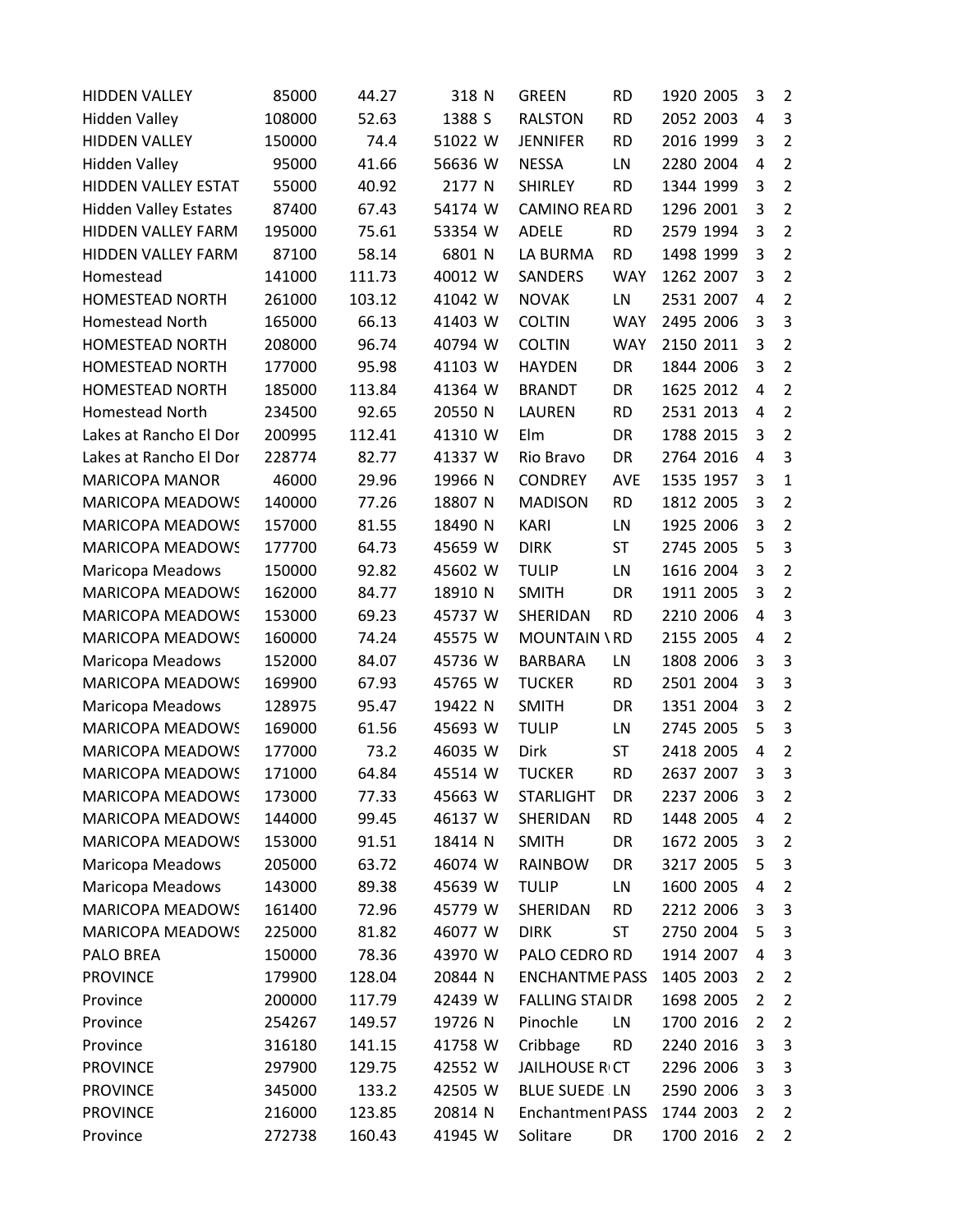| <b>PROVINCE</b>  | 240000 | 139.29 | 20582 N | <b>LEMON DROIDR</b>     |           | 1723 2005 | 2              | $\overline{2}$ |
|------------------|--------|--------|---------|-------------------------|-----------|-----------|----------------|----------------|
| <b>PROVINCE</b>  | 197250 | 125.32 | 41651 W | <b>Summer Win WAY</b>   |           | 1574 2017 | 2              | $\overline{2}$ |
| <b>PROVINCE</b>  | 203900 | 116.84 | 42677 W | KINGFISHER DR           |           | 1745 2012 | 3              | $\overline{2}$ |
| <b>PROVINCE</b>  | 310000 | 134.03 | 42444 W | <b>BLUE SUEDE LN</b>    |           | 2313 2005 | $\overline{2}$ | $\overline{2}$ |
| <b>PROVINCE</b>  | 165000 | 119.65 | 42068 W | <b>MILLER</b>           | LN        | 1379 2006 | $\overline{2}$ | $\overline{2}$ |
| <b>PROVINCE</b>  | 320000 | 139.13 | 42806 W | <b>DARTER</b>           | DR        | 2300 2011 | 3              | $\overline{2}$ |
| <b>PROVINCE</b>  | 293000 | 125.58 | 42604 W | MALLARD                 | LN        | 2333 2006 | $\overline{2}$ | 3              |
| <b>PROVINCE</b>  | 198000 | 142.96 | 20752 N | <b>Enchantment PASS</b> |           | 1385 2011 | 2              | $\overline{2}$ |
| <b>PROVINCE</b>  | 190000 | 130.31 | 20571 N | <b>LEMON DROIDR</b>     |           | 1458 2005 | $\overline{2}$ | $\overline{2}$ |
| <b>PROVINCE</b>  | 175000 | 100.34 | 20253 N | <b>OXBOW</b>            | LN        | 1744 2007 | $\overline{2}$ | $\overline{2}$ |
| <b>PROVINCE</b>  | 169999 | 123.28 | 42113 W | <b>MILLER</b>           | LN        | 1379 2007 | 2              | $\overline{2}$ |
| RANCHO EL DORADO | 183900 | 74.48  | 41927 W | <b>ANNE</b>             | LN        | 2469 2006 | 4              | 3              |
| RANCHO EL DORADO | 235000 | 108.99 | 21265 N | VAN LOO                 | DR        | 2156 2005 | 4              | 3              |
| RANCHO EL DORADO | 145000 | 97.97  | 41997 W | SUNLAND                 | DR        | 1480 2005 | 3              | $\overline{2}$ |
| RANCHO EL DORADO | 149900 | 103.45 | 42229 W | <b>VENTURE</b>          | <b>RD</b> | 1449 2003 | 3              | $\overline{2}$ |
| RANCHO EL DORADO | 186000 | 98.25  | 43310 W | <b>RIO BRAVO</b>        | DR        | 1893 2003 | 3              | $\overline{2}$ |
| RANCHO EL DORADO | 130000 | 100.77 | 42489 W | <b>SPARKS</b>           | DR        | 1290 2003 | 3              | $\overline{2}$ |
| RANCHO EL DORADO | 169999 | 115.65 | 22657 N | <b>SCOTT</b>            | DR        | 1470 2003 | 3              | $\overline{2}$ |
| RANCHO EL DORADO | 211000 | 111.35 | 22551 N | <b>MULLIGAN</b>         | DR        | 1895 2001 | 3              | $\overline{2}$ |
| RANCHO EL DORADO | 150000 | 89.02  | 42068 W | <b>ANNE</b>             | LN        | 1685 2006 | 3              | $\overline{2}$ |
| RANCHO EL DORADO | 156750 | 94.71  | 42389 W | <b>OAKLAND</b>          | DR        | 1655 2004 | 4              | $\overline{2}$ |
| RANCHO EL DORADO | 146000 | 89.35  | 43626 W | <b>COLBY</b>            | DR        | 1634 2002 | 3              | $\overline{2}$ |
| RANCHO EL DORADO | 142500 | 109.36 | 42050 W | <b>COLBY</b>            | DR        | 1303 2005 | 3              | $\overline{2}$ |
| RANCHO EL DORADO | 191000 | 82.79  | 41823 W | <b>HALL</b>             | <b>CT</b> | 2307 2004 | 3              | $\overline{2}$ |
| RANCHO EL DORADO | 238000 | 102.94 | 41844 W | <b>SPARKS</b>           | <b>CT</b> | 2312 2005 | 3              | $\overline{2}$ |
| RANCHO EL DORADO | 217000 | 94.02  | 42586 W | <b>COLBY</b>            | DR        | 2308 2003 | 4              | 3              |
| Rancho El Dorado | 209900 | 73.55  | 21887 N | Dietz                   | DR        | 2854 2005 | 4              | 3              |
| Rancho El Dorado | 158957 | 94.34  | 41874 W | <b>COLBY</b>            | DR        | 1685 2005 | 3              | $\overline{2}$ |
| RANCHO EL DORADO | 209000 | 108.91 | 43572 W | SUNLAND                 | DR        | 1919 2005 | 3              | $\overline{2}$ |
| RANCHO EL DORADO | 139900 | 109.55 | 43739 W | SAGEBRUSH TRL           |           | 1277 2002 | 3              | $\overline{2}$ |
| RANCHO EL DORADO | 167500 | 68.14  | 41612 W | <b>WARREN</b>           | LN        | 2458 2004 | 4              | 3              |
| RANCHO EL DORADO | 298000 | 82.96  | 40715 W | <b>BRAVO</b>            | DR        | 3592 2008 | 5              | 4              |
| RANCHO EL DORADO | 162000 | 74.14  | 42443 W | SUNLAND                 | DR        | 2185 2003 | 4              | 3              |
| RANCHO EL DORADO | 158000 | 93.99  | 43680 W | <b>BEDFORD</b>          | DR        | 1681 2002 | 3              | $\overline{2}$ |
| Rancho El Dorado | 165000 | 78.76  | 41936 W | Michaels                | DR        | 2095 2005 | 4              | 3              |
| RANCHO EL DORADO | 177000 | 80.12  | 42028 W | SUNLAND                 | DR        | 2209 2005 | 5              | 3              |
| RANCHO EL DORADO | 300000 | 99.4   | 21550 N | <b>BACKUS</b>           | DR        | 3018 2005 | 5              | 3              |
| RANCHO EL DORADO | 237000 | 108.22 | 40975 W | <b>CHAMBERS</b>         | DR        | 2190 2012 | 3              | $\overline{2}$ |
| RANCHO EL DORADO | 179000 | 74.86  | 43329 W | <b>CHISHOLM</b>         | DR        | 2391 2002 | 4              | 3              |
| RANCHO EL DORADO | 161000 | 94.59  | 43781 W | <b>ELM</b>              | DR        | 1702 2002 | 3              | $\overline{2}$ |
| Rancho El Dorado | 192000 | 90.14  | 21901 N | Dietz                   | DR        | 2130 2005 | 3              | $\overline{2}$ |
| Rancho el Dorado | 143000 | 111.98 | 43413 W | SAGEBRUSH TRL           |           | 1277 2002 | 3              | 2              |
| Rancho El Dorado | 165000 | 113.87 | 43666 W | <b>BEDFORD</b>          | DR        | 1449 2002 | 3              | $\overline{2}$ |
| Rancho El Dorado | 211000 | 99.67  | 43346 W | <b>OAKLAND</b>          | CT        | 2117 2002 | 3              | $\overline{2}$ |
| RANCHO EL DORADO | 189995 | 106.26 | 41246 W | <b>ELM</b>              | DR        | 1788 2017 | 3              | $\overline{2}$ |
| RANCHO EL DORADO | 158500 | 94.57  | 22287 N | <b>BISHOP</b>           | DR        | 1676 2004 | 4              | $\overline{2}$ |
| RANCHO EL DORADO | 190000 | 114.45 | 22683 N | AARON                   | <b>RD</b> | 1660 2002 | 3              | $\overline{2}$ |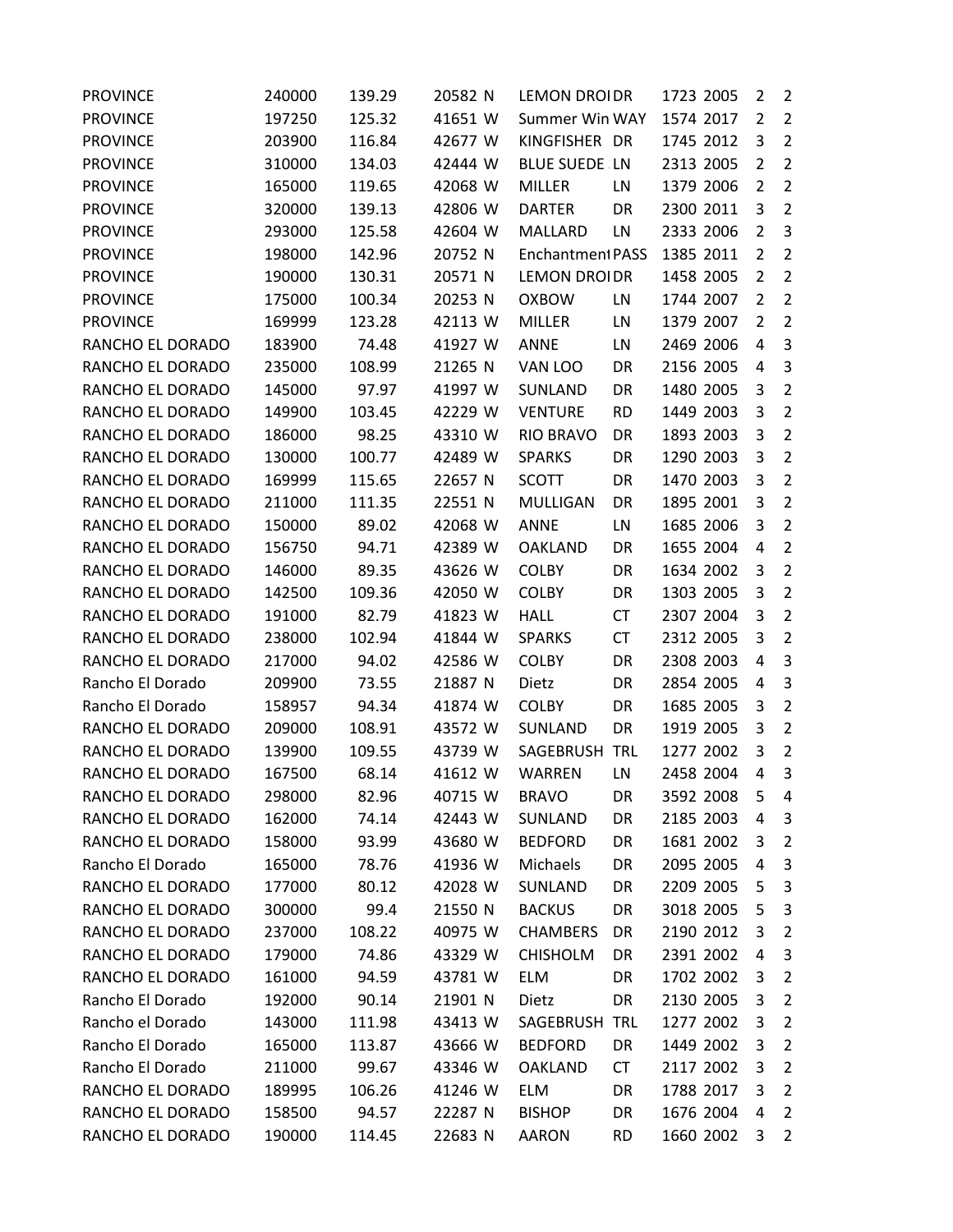| RANCHO EL DORADO          | 197000 | 72.05  | 42520 W | <b>OAKLAND</b>        | DR         | 2734 2004 | 4              | 3              |
|---------------------------|--------|--------|---------|-----------------------|------------|-----------|----------------|----------------|
| RANCHO EL DORADO          | 160500 | 92.24  | 21428 N | VAN LOO               | DR         | 1740 2005 | 3              | $\overline{2}$ |
| Rancho El Dorado          | 153000 | 100.26 | 42268 W | <b>COLBY</b>          | DR         | 1526 2005 | 3              | $\overline{2}$ |
| RANCHO EL DORADO          | 150000 | 99.4   | 42415 W | <b>COLBY</b>          | DR         | 1509 2004 | 3              | $\overline{2}$ |
| RANCHO EL DORADO          | 166000 | 89.34  | 42052 W | SUNLAND               | DR         | 1858 2005 | 3              | 3              |
| RANCHO EL DORADO          | 212500 | 91.16  | 43284 W | <b>HILLMAN</b>        | DR         | 2331 2002 | 3              | $\overline{2}$ |
| RANCHO EL DORADO          | 158000 | 67.78  | 22370 N | VAN LOO               | DR         | 2331 2004 | 3              | $\overline{2}$ |
| Rancho El Dorado          | 145000 | 102.04 | 43787 W | <b>WADE</b>           | DR         | 1421 2001 | 3              | $\overline{2}$ |
| RANCHO EL DORADO          | 189000 | 104.83 | 40964 W | <b>BEDFORD</b>        | DR         | 1803 2009 | 3              | $\overline{2}$ |
| RANCHO EL DORADO          | 145000 | 96.15  | 21627 N | <b>DAVIS</b>          | <b>WAY</b> | 1508 2008 | 4              | $\overline{2}$ |
| RANCHO EL DORADO          | 290000 | 87.71  | 21903 N | <b>BRADFORD</b>       | DR         | 3306 2008 | 5              | 3              |
| RANCHO EL DORADO          | 165000 | 65.5   | 41668 W | SUNLAND               | DR         | 2519 2004 | 4              | 3              |
| RANCHO EL DORADO          | 130000 | 88.91  | 43839 W | RIO GRANDE DR         |            | 1462 2002 | 3              | $\overline{2}$ |
| RANCHO EL DORADO          | 243883 | 88.24  | 41247 W | <b>ELM</b>            | DR         | 2764 2017 | $\overline{a}$ | 3              |
| RANCHO EL DORADO F        | 195000 | 101.61 | 42269 W | LITTLE                | DR         | 1919 2004 | 3              | $\overline{2}$ |
| RANCHO MIRAGE ESTA        | 179500 | 65.15  | 37944 W | <b>MERCED</b>         | ST         | 2755 2009 | 4              | 3              |
| RANCHO MIRAGE EST/        | 164900 | 96.04  | 19473 N | <b>RAVELLO</b>        | <b>RD</b>  | 1717 2012 | 4              | $\overline{2}$ |
| RANCHO MIRAGE EST/        | 225000 | 101.85 | 37653 W | <b>OLIVO</b>          | <b>ST</b>  | 2209 2012 | 4              | $\overline{2}$ |
| RANCHO MIRAGE EST/        | 260248 | 80.08  | 38076 W | SANTA CLAR/ AVE       |            | 3250 2016 | 5              | 3              |
| Santa Rosa Springs        | 157000 | 103.97 | 17301 N | Rosa                  | DR         | 1510 2008 | 3              | $\overline{2}$ |
| <b>SANTA ROSA SPRINGS</b> | 145000 | 99.11  | 42247 W | <b>BALSA</b>          | DR         | 1463 2007 | 3              | $\overline{2}$ |
| SANTA ROSA SPRINGS        | 149000 | 98.61  | 17275 N | <b>ROSA</b>           | DR         | 1511 2008 | $\overline{2}$ | $\overline{2}$ |
| SANTA ROSA SPRINGS        | 165500 | 109.53 | 42309 W | <b>BALSA</b>          | DR         | 1511 2008 | 3              | $\overline{2}$ |
| <b>SENITA</b>             | 175000 | 78.75  | 18843 N | <b>WILSON</b>         | ST         | 2222 2007 | 3              | 3              |
| <b>SENITA</b>             | 164000 | 90.25  | 43314 W | <b>JEREMY</b>         | ST         | 1817 2006 | 3              | $\overline{2}$ |
| <b>SENITA</b>             | 159900 | 71.99  | 18784 N | <b>COMET</b>          | <b>TRL</b> | 2221 2007 | 4              | 3              |
| <b>SENITA</b>             | 219900 | 52.9   | 19274 N | <b>COMET</b>          | <b>TRL</b> | 4157 2007 | 5              | $\mathbf{3}$   |
| <b>SENITA</b>             | 146500 | 72.89  | 18857 N | LELAND                | <b>RD</b>  | 2010 2005 | 4              | 3              |
| <b>SENITA</b>             | 146000 | 114.33 | 43525 W | <b>MARICOPA</b>       | <b>AVE</b> | 1277 2010 | 3              | $\overline{2}$ |
| <b>SENITA</b>             | 168000 | 44.96  | 19252 N | <b>IBIS</b>           | <b>WAY</b> | 3736 2008 | 5              | $\overline{2}$ |
| <b>SENITA</b>             | 205000 | 49.32  | 43646 W | <b>ELIZABETH</b>      | <b>AVE</b> | 4156 2005 | 4              | 3              |
| <b>SENITA</b>             | 160000 | 70.32  | 43298 W | <b>BLAZEN</b>         | <b>TRL</b> | 2275 2006 | 4              | 3              |
| <b>SENITA</b>             | 154000 | 102.05 | 42790 W | <b>RAYNON</b>         | ST         | 1509 2007 | 3              | $\overline{2}$ |
| <b>SENITA</b>             | 232000 | 69.62  | 19163 N | LELAND                | <b>RD</b>  | 3332 2007 | 4              | 3              |
| <b>SENITA</b>             | 219989 | 56.39  | 44012 W | <b>MARICOPA</b>       | <b>AVE</b> | 3901 2005 | 6              | 4              |
| <b>SENITA</b>             | 155000 | 69.76  | 42775 W | <b>ESTRADA</b>        | <b>ST</b>  | 2222 2007 | 4              | 3              |
| Senita Unit 2             | 195000 | 59.98  | 43219 W | <b>WILD HORSE TRL</b> |            | 3251 2006 | 5              | 3              |
| <b>SMITH FARMS</b>        | 153500 | 90.02  | 40069 W | <b>TAMARA</b>         | LN         | 1705 2006 | 4              | $\overline{2}$ |
| <b>SMITH FARMS</b>        | 155000 | 85.92  | 18294 N | <b>ALICIA</b>         | CT         | 1804 2008 | 3              | 3              |
| <b>SMITH FARMS</b>        | 129900 | 117.34 | 40412 W | <b>HELEN</b>          | <b>CT</b>  | 1107 2006 | 2              | $\overline{2}$ |
| <b>SMITH FARMS</b>        | 172500 | 71.25  | 40371 W | <b>MOLLY</b>          | LN         | 2421 2007 | 3              | 3              |
| SORRENTO                  | 211000 | 94.15  | 36996 W | <b>GIALLO</b>         | LN         | 2241 2013 | 3              | 3              |
| SORRENTO                  | 225000 | 100.4  | 37202 W | <b>GIALLO</b>         | LN         | 2241 2013 | 3              | 3              |
| SORRENTO                  | 184000 | 87.16  | 37012 W | LEONESSA              | AVE        | 2111 2007 | 3              | 2              |
| SORRENTO                  | 213500 | 68.51  | 36940 W | <b>OLIVETO</b>        | AVE        | 3116 2007 | 4              | 3              |
| SORRENTO                  | 137000 | 99.2   | 17439 N | <b>AVELINO</b>        | DR         | 1381 2008 | 3              | $\overline{2}$ |
| <b>THUNDERBIRD FARMS</b>  | 210000 | 96.5   | 52311 W | <b>FOOTHILL</b>       | <b>TRL</b> | 2176 1999 | 4              | 2              |